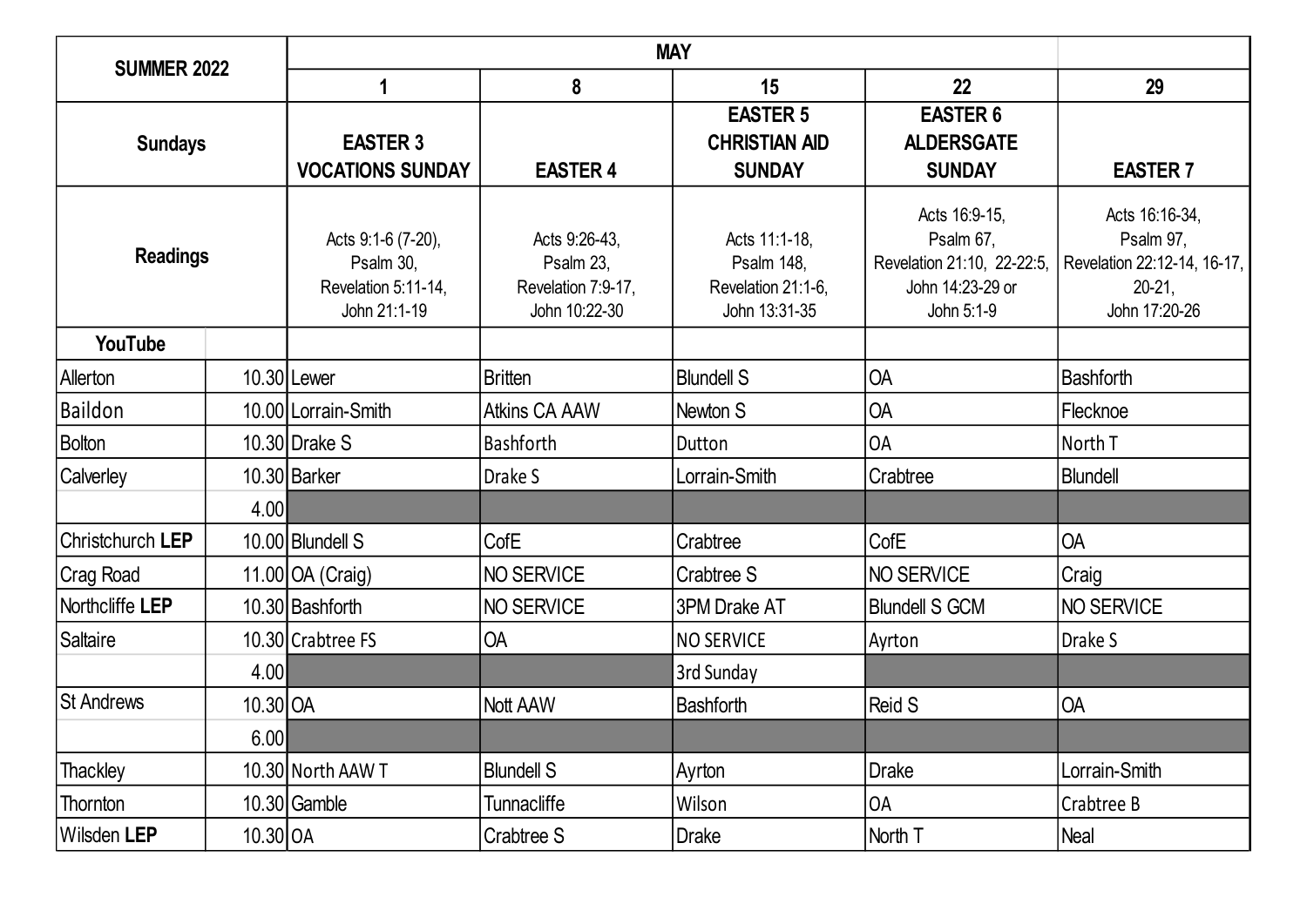| <b>SUMMER 2022</b> |            | <b>JUNE</b>                                                                      |                                                                      |                                                                                |                                                                                |  |
|--------------------|------------|----------------------------------------------------------------------------------|----------------------------------------------------------------------|--------------------------------------------------------------------------------|--------------------------------------------------------------------------------|--|
|                    |            | 5<br>12<br>19                                                                    |                                                                      |                                                                                | 26                                                                             |  |
| <b>Sundays</b>     |            | <b>PENTECOST</b><br><b>QUEENS PLATINUM</b><br><b>JUBILEE</b>                     | <b>TRINITY SUNDAY</b><br><b>MHA SUNDAY</b>                           | <b>ORDINARY 7</b><br><b>SANCTUARY SUNDAY</b>                                   | <b>ORDINARY 8</b><br><b>CONFERENCE</b><br><b>SUNDAY</b>                        |  |
| <b>Readings</b>    |            | Acts 2:1-21,<br>Psalm 104:24-34, 35b,<br>Romans 8:14-17,<br>John 14:8-17 (25-27) | Proverbs 8:1-4, 22-31,<br>Psalm 8,<br>Romans 5:1-5,<br>John 16:12-15 | <b>Isaiah 65:1-9,</b><br>Psalm 22:19-28,<br>Galatians 3:23-29,<br>Luke 8:26-39 | 1 Kings 19:15-16, 19-21,<br>Psalm 16,<br>Galatians 5:1, 13-25,<br>Luke 9:51-62 |  |
| YouTube            |            |                                                                                  |                                                                      |                                                                                |                                                                                |  |
| Allerton           | 10.30 OA   |                                                                                  | Wilson                                                               | <b>Reid S</b>                                                                  | <b>Drake</b>                                                                   |  |
| Baildon            | 10.00 Nott |                                                                                  | <b>Blundell AAW</b>                                                  | Drake S                                                                        | Flecknoe                                                                       |  |
| <b>Bolton</b>      |            | 10.30 Ayrton S                                                                   | <b>OA</b>                                                            | Mallham                                                                        | <b>Marshall</b>                                                                |  |
| <b>Calverley</b>   |            | 10.30 Tankard S                                                                  | Marshall                                                             | <b>OA</b>                                                                      | Dutton                                                                         |  |
|                    |            | 4.00 Blundell SoP                                                                |                                                                      |                                                                                |                                                                                |  |
| Christchurch LEP   |            | 10.00 Blundell                                                                   | CofE                                                                 | North T                                                                        | CofE                                                                           |  |
| Crag Road          |            | 11.00 Blundell S                                                                 | <b>NO SERVICE</b>                                                    | Ayrton                                                                         | NO SERVICE                                                                     |  |
| Northcliffe LEP    |            | 10.30 Barrett                                                                    | <b>NO SERVICE</b>                                                    | Hoe S                                                                          | NO SERVICE                                                                     |  |
| Saltaire           |            | 10.30 OA FS                                                                      | Crabtree ACM                                                         | NO SERVICE                                                                     | <b>Ayrton S</b>                                                                |  |
|                    | 4.00       |                                                                                  |                                                                      | 3rd Sunday                                                                     |                                                                                |  |
| <b>St Andrews</b>  |            | 10.30 Crabtree S                                                                 | Drake JCA AAW                                                        | <b>Tunnacliffe</b>                                                             | Wilson                                                                         |  |
|                    | 6.00       |                                                                                  |                                                                      |                                                                                |                                                                                |  |
| <b>Thackley</b>    |            | 10.30 Tunnacliffe AAW                                                            | <b>OA</b>                                                            | Gamble                                                                         | Evans                                                                          |  |
| <b>Thornton</b>    |            | 10.30 Lewer                                                                      | Ayrton S                                                             | Lorrain-Smith                                                                  | <b>OA</b>                                                                      |  |
| Wilsden LEP        | 10.30 OA   |                                                                                  | <b>Barker</b>                                                        | <b>Britten S</b>                                                               | <b>Boddy</b>                                                                   |  |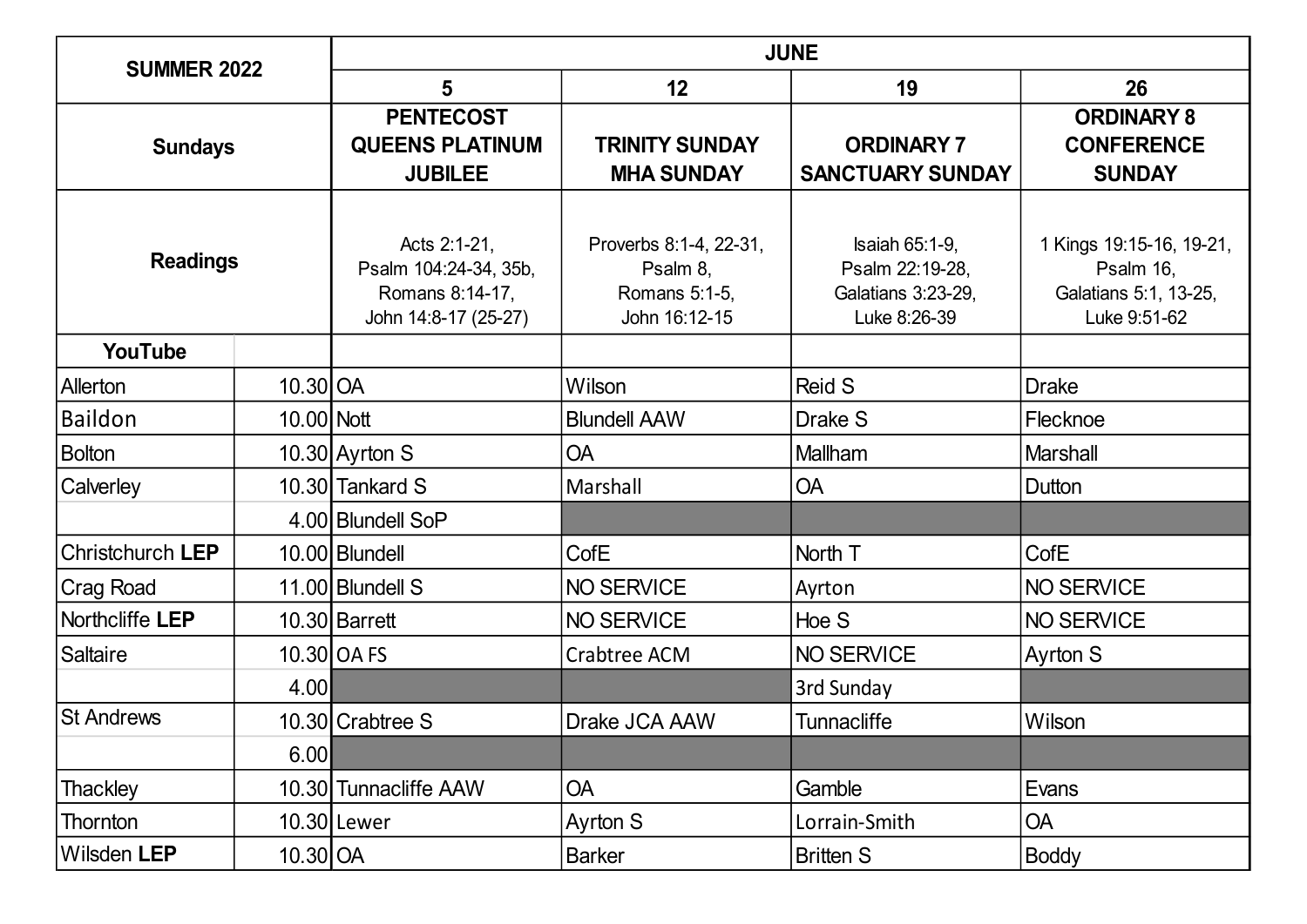| <b>SUMMER 2022</b> |          | <b>JULY</b>                                                                             |                                                                               |                                                                        |                                                                                       |                                                                                                  |  |  |
|--------------------|----------|-----------------------------------------------------------------------------------------|-------------------------------------------------------------------------------|------------------------------------------------------------------------|---------------------------------------------------------------------------------------|--------------------------------------------------------------------------------------------------|--|--|
|                    |          | $\mathbf 3$                                                                             | 10                                                                            | 17                                                                     | 24                                                                                    | 31                                                                                               |  |  |
| <b>Sundays</b>     |          | <b>ORDINARY 9</b>                                                                       | <b>ORDINARY 10</b><br><b>ACTION FOR</b><br><b>CHILDREN SUNDAY</b>             | <b>ORDINARY 11</b>                                                     | <b>ORDINARY 12</b>                                                                    | <b>ORDINARY 13</b>                                                                               |  |  |
| <b>Readings</b>    |          | Isaiah 66:10-14,<br>Psalm 66:1-9, Galatians6:(1-<br>$6$ , 7-16, Luke 10:1-11, 16-<br>20 | Deuteronomy 30:9-14,<br>Psalm 25:1-10,<br>Colossians 1:1-14,<br>Luke 10:25-37 | Genesis 18:1-10a,<br>Psalm 15,<br>Collosians 1:15-28,<br>Luke 10:38-42 | Genesis 18:20-22,<br><b>Psalm 138,</b><br>Colossians 2:6-15, (16-19),<br>Luke 11:1-13 | Ecclesiastes 1:2, 12-14,<br>$2:18-23$ ,<br>Psalm 49:1-12,<br>Colossians 3:1-11,<br>Luke 12:13-21 |  |  |
| YouTube            |          |                                                                                         |                                                                               |                                                                        |                                                                                       |                                                                                                  |  |  |
| Allerton           |          | 10.30 Blundell S                                                                        | <b>Tunnacliffe</b>                                                            | <b>Barker</b>                                                          | <b>OA</b>                                                                             | Barrett                                                                                          |  |  |
| Baildon            | 10.00 OA |                                                                                         | Smith                                                                         | <b>Blundell S</b>                                                      | Nott                                                                                  | Evans                                                                                            |  |  |
| <b>Bolton</b>      |          | 10.30 OA AFC                                                                            | Drake S                                                                       | Wilson                                                                 | Ayrton                                                                                | Lorrain-Smith                                                                                    |  |  |
| <b>Calverley</b>   |          | 10.30 Lorrain-Smith                                                                     | Gamble                                                                        | Drake S                                                                | <b>OA</b>                                                                             | <b>Bashforth</b>                                                                                 |  |  |
|                    | 4.00     |                                                                                         |                                                                               |                                                                        |                                                                                       |                                                                                                  |  |  |
| Christchurch LEP   |          | 10.00 Evans                                                                             | <b>CofE</b>                                                                   | Ayrton S                                                               | CofE                                                                                  | <b>OA</b>                                                                                        |  |  |
| Crag Road          |          | 11.00 Evans                                                                             | NO SERVICE                                                                    | Hoe S                                                                  | NO SERVICE                                                                            | Craig                                                                                            |  |  |
| Northcliffe LEP    |          | 10.30 Greenwood                                                                         | <b>NO SERVICE</b>                                                             | 3PM AT                                                                 | NO SERVICE                                                                            | <b>Blundell S GCM</b>                                                                            |  |  |
| Saltaire           |          | 10.30 North FS                                                                          | Lorrain-Smith                                                                 | <b>NO SERVICE</b>                                                      | Greenwood                                                                             | Crabtree S                                                                                       |  |  |
|                    | 4.00     |                                                                                         |                                                                               | 3rd Sunday                                                             |                                                                                       |                                                                                                  |  |  |
| <b>St Andrews</b>  |          | 10.30 Drake S                                                                           | North AAW T                                                                   | Dutton                                                                 | Lorrain-Smith                                                                         | <b>OA</b>                                                                                        |  |  |
|                    | 6.00     |                                                                                         | <b>Circuit Service</b>                                                        |                                                                        |                                                                                       |                                                                                                  |  |  |
| Thackley           |          | 10.30 Lewer AAW                                                                         | <b>Blundell S</b>                                                             | Crabtree B                                                             | <b>OA</b>                                                                             | North T                                                                                          |  |  |
| Thornton           |          | 10.30 Crabtree                                                                          | Ayrton B                                                                      | Reid S                                                                 | <b>Drake</b>                                                                          | <b>OA</b>                                                                                        |  |  |
| Wilsden LEP        | 10.30 OA |                                                                                         | Crabtree S                                                                    | <b>Bashforth</b>                                                       | Blundell                                                                              | Ayrton                                                                                           |  |  |